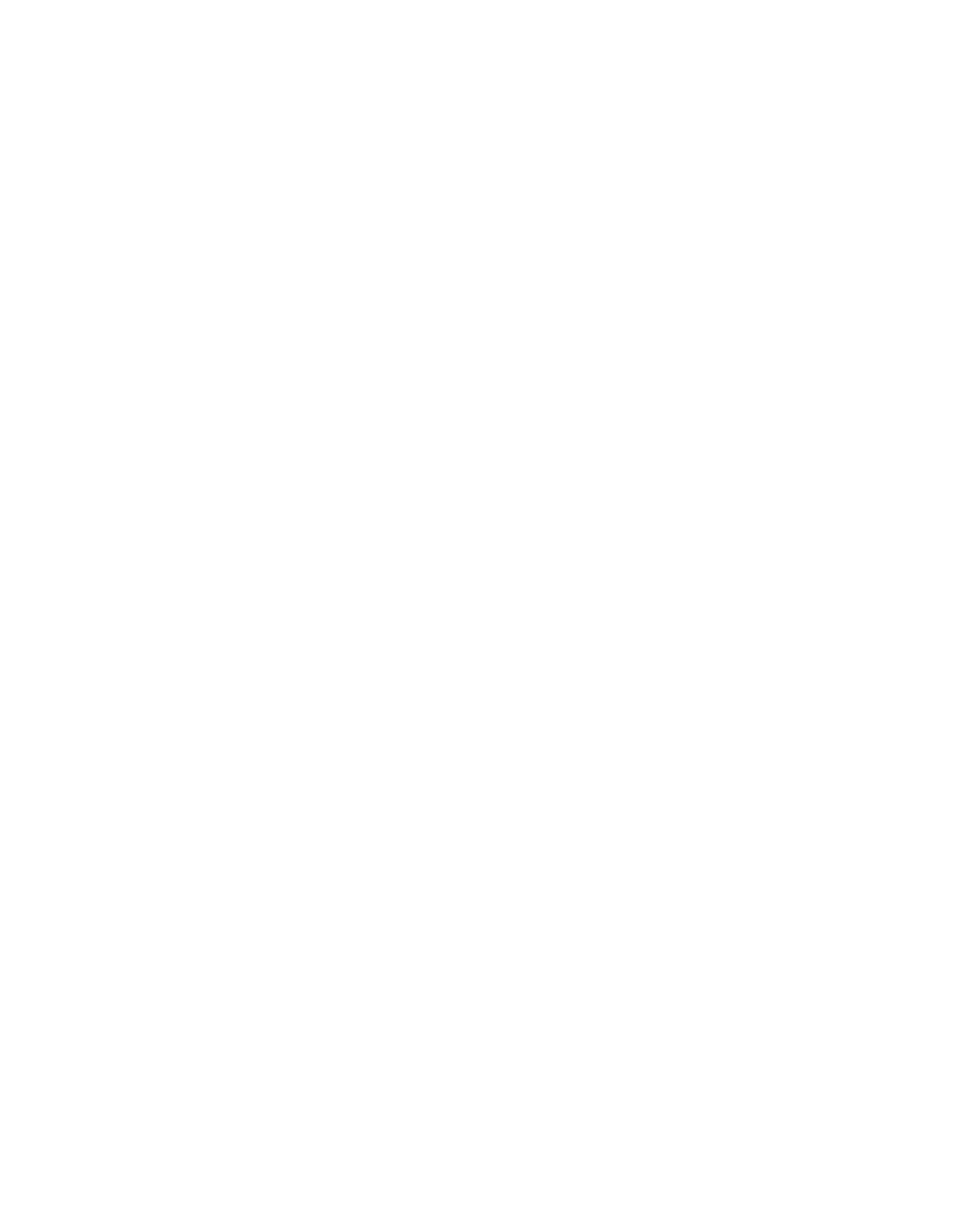I, Jeannette Vagnozzi, Secretary of the Oversight Board of the Successor Agency to the Upland Community Redevelopment Agency, do hereby certify that the foregoing Resolution was adopted at a regular meeting of the Oversight Board of the Successor Agency to the Upland Community Redevelopment Agency held on the 24th day of September, 2015, by the following vote:

AYES: Catlin, Gates, Salamanca, Zwack NOES: **ABSENT:** Cable, Scheu, Siddigi ABSTAINED:

ATTEST:

ecretary

and correct copy of the original on file in the City Clerk's Office.

Deputy City Clerk of the City of Upland, California

Executed on SUPTUMBUR 30, 2015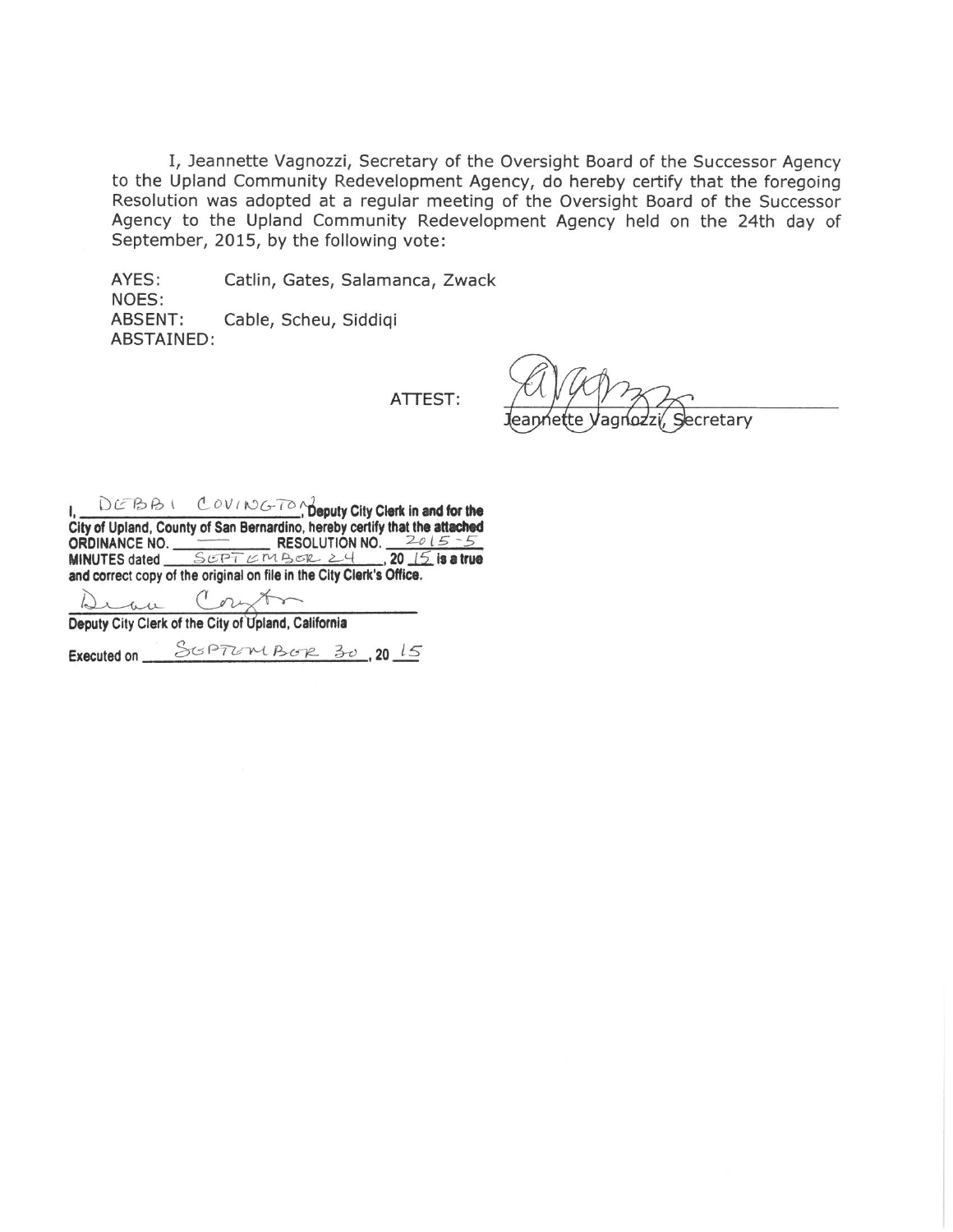## Recognized Obligation Payment Schedule (ROPS 15-16B) - Summary

Filed for the January 1, 2016 through June 30, 2016 Period

| <b>Name of Successor Agency:</b> | Upland         |
|----------------------------------|----------------|
| <b>Name of County:</b>           | San Bernardino |

|   | <b>Current Period Requested Funding for Outstanding Debt or Obligation</b>                                        |          | <b>Six-Month Total</b> |
|---|-------------------------------------------------------------------------------------------------------------------|----------|------------------------|
| A | Enforceable Obligations Funded with Non-Redevelopment Property Tax Trust Fund (RPTTF) Funding<br>Sources (B+C+D): |          |                        |
| В | Bond Proceeds Funding (ROPS Detail)                                                                               |          |                        |
| C | Reserve Balance Funding (ROPS Detail)                                                                             |          |                        |
| D | Other Funding (ROPS Detail)                                                                                       |          |                        |
| Е | Enforceable Obligations Funded with RPTTF Funding (F+G):                                                          |          | 821,204                |
| F | Non-Administrative Costs (ROPS Detail)                                                                            |          | 696,204                |
| G | Administrative Costs (ROPS Detail)                                                                                |          | 125,000                |
| н | Total Current Period Enforceable Obligations (A+E):                                                               | <b>S</b> | 821,204                |
|   | Successor Agency Self-Reported Prior Period Adjustment to Current Period RPTTF Requested Funding                  |          |                        |
|   | Enforceable Obligations funded with RPTTF (E):                                                                    |          | 821,204                |
| J | Less Prior Period Adjustment (Report of Prior Period Adjustments Column S)                                        |          |                        |
| Κ | Adjusted Current Period RPTTF Requested Funding (I-J)                                                             |          | 821,204                |
|   |                                                                                                                   |          |                        |

County Auditor Controller Reported Prior Period Adjustment to Current Period RPTTF Requested Funding

- L Enforceable Obligations funded with RPTTF (E):
- Less Prior Period Adjustment (Report of Prior Period Adjustments Column AA)  $M$
- Adjusted Current Period RPTTF Requested Funding (L-M) N

Certification of Oversight Board Chairman:

Pursuant to Section 34177 (m) of the Health and Safety code, I hereby certify that the above is a true and accurate Recognized Obligation Payment Schedule for the above named agency.

 $S<sub>vcs</sub>$ . DIRECTOR DEVELOPMENT Name Title  $|s|$ Date Signature

821,204

821,204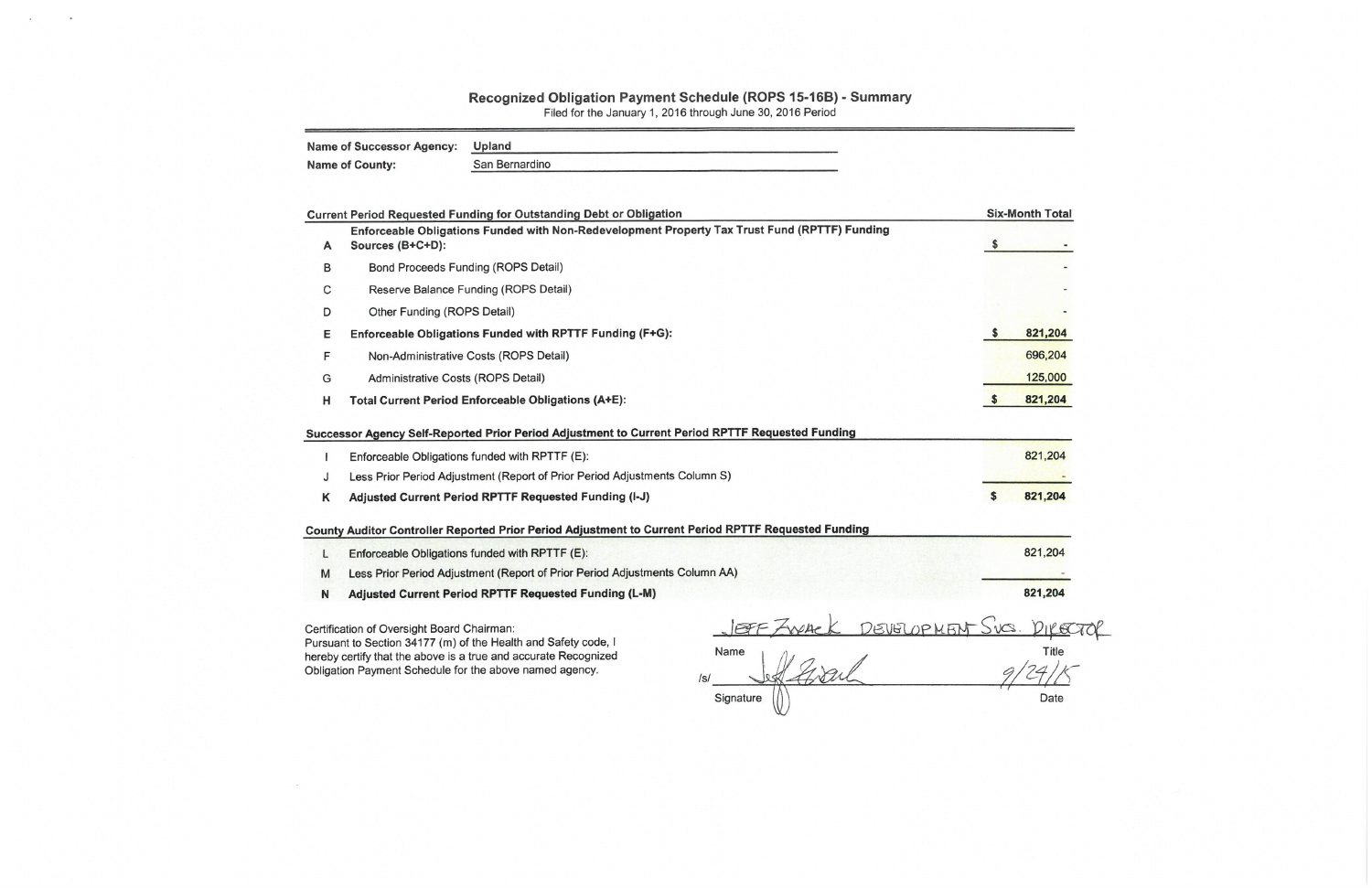|          | Upland Recognized Obligation Payment Schedule (ROPS 15-16B) - ROPS Detail<br>January 1, 2016 through June 30, 2016<br>(Report Amounts in Whole Dollars) |                                                |                       |                         |                                                   |                                                   |                  |                                            |         |  |                                           |                       |                                 |              |                                             |
|----------|---------------------------------------------------------------------------------------------------------------------------------------------------------|------------------------------------------------|-----------------------|-------------------------|---------------------------------------------------|---------------------------------------------------|------------------|--------------------------------------------|---------|--|-------------------------------------------|-----------------------|---------------------------------|--------------|---------------------------------------------|
| A        | В                                                                                                                                                       | $\mathbf c$                                    | D                     | E                       | E                                                 | G                                                 | H                |                                            |         |  |                                           | M                     | $\mathbf N$                     | $\mathbf{o}$ | P                                           |
|          |                                                                                                                                                         |                                                |                       |                         |                                                   |                                                   |                  |                                            |         |  |                                           |                       |                                 |              |                                             |
|          |                                                                                                                                                         |                                                |                       |                         |                                                   |                                                   |                  |                                            |         |  | Non-Redevelopment Property Tax Trust Fund | <b>Funding Source</b> |                                 |              |                                             |
|          |                                                                                                                                                         |                                                |                       |                         |                                                   |                                                   |                  |                                            |         |  | (Non-RPTTF)                               |                       | <b>RPTTF</b>                    |              |                                             |
|          |                                                                                                                                                         |                                                | Contract/Agreement    | Contract/Agreement      |                                                   |                                                   |                  | <b>Total Outstanding</b>                   |         |  |                                           |                       |                                 |              |                                             |
| ltem #   | Project Name / Debt Obligation                                                                                                                          | <b>Obligation Type</b>                         | <b>Execution Date</b> | <b>Termination Date</b> | Payee                                             | <b>Description/Project Scope</b>                  | Project Area     | Debt or Obligation                         | Retired |  | Bond Proceeds   Reserve Balance           | <b>Other Funds</b>    | Non-Admin                       | Admin        | Six-Month Total                             |
|          |                                                                                                                                                         | Bonds Issued On or                             | 11/1/2006             | 9/1/2036                | <b>US Bank</b>                                    | 2006 Tax Allocation Bonds                         |                  | $\mathfrak{S}$<br>40,092,315<br>15,000,000 | N       |  | \$.<br>$-1$ \$                            |                       | $696,204$ \$<br>l \$<br>294,354 | $125,000$ \$ | 821,204                                     |
|          | 2 Refunding of 1998, 2003, & 2004<br>5 Property Maintenance Expenses                                                                                    | Property                                       | 7/1/2013              | 6/30/2014               | <b>Multiple Private Parties</b>                   | <b>Successor Agency Properties</b>                | Merged<br>Merged | 90,000                                     | N       |  |                                           |                       | 45,000                          |              | 294,354<br>- \$<br>45,000<br>$\mathfrak{F}$ |
|          |                                                                                                                                                         | Maintenance                                    |                       |                         |                                                   | Appraisal Services, Insurance,                    |                  |                                            |         |  |                                           |                       |                                 |              |                                             |
|          |                                                                                                                                                         |                                                |                       |                         |                                                   | landscaping, Weed Abatement,<br>Utilities, Alarm. |                  |                                            |         |  |                                           |                       |                                 |              |                                             |
|          | 8 Bond Banking Services                                                                                                                                 | Fees                                           | 11/1/2013             | 6/30/2036               | US Bank                                           | <b>Bond Banking Services</b>                      | Merged           | 22,000                                     | N       |  |                                           |                       | 11,000                          |              | 11,000<br>\$                                |
|          | 9 Continuing Bond Disclosure                                                                                                                            | Fees                                           | 6/20/1998             | 6/30/2036               | <b>Urban Futures</b>                              | <b>Continuing Bond Disclosure</b>                 | Merged           | 13,000                                     | N       |  |                                           |                       | 6,500                           |              | 6,500<br>\$                                 |
|          | 10 Salaries/Benefits                                                                                                                                    | <b>Admin Costs</b>                             | 7/1/2013              | 6/30/2014               | City Staff                                        | Salaries/Benefits                                 | Merged           | 250,000                                    | N       |  |                                           |                       |                                 | $125,000$ \$ | 125,000                                     |
|          | 15 2013 TAB                                                                                                                                             | <b>Refunding Bonds</b><br>Issued After 6/27/12 | 5/19/2013             | 3/1/2024                | <b>US Bank</b>                                    | 2013 TAB                                          | Merged           | 22,090,000                                 | N       |  |                                           |                       | 339,350                         |              | 339,350<br>$\mathfrak{S}$                   |
|          | 16 Successor Agency Bond Debt<br>Reserve Fund                                                                                                           | Reserves                                       | 5/19/2013             | 3/1/2024                | Reserve                                           | 2013 Bond Debt Reserve                            | Merged           | 2,627,315                                  | N       |  |                                           |                       |                                 |              | $\mathbf{\$}$                               |
|          | 19 Ontario-Montclair School District                                                                                                                    | Miscellaneous                                  | 6/22/1992             | 6/30/2033               | <b>Ontatio-Montclair School</b><br><b>Distric</b> | Over Due Pass Thru                                | Merged           |                                            | N       |  |                                           |                       |                                 |              | $$^{\circ}$                                 |
|          | 20 Ontario-Montclair School District                                                                                                                    | Miscellaneous                                  | 6/22/1992             | 6/30/2033               | <b>Ontatio-Montclair School</b><br><b>Distric</b> | Over Due Pass Thru                                | Merged           |                                            | N       |  |                                           |                       |                                 |              | \$                                          |
|          | 21 No. 1 Loan Agreement                                                                                                                                 | City/County Loans<br>After 6/27/11             | 2/23/2015             | 2/23/2018               | <b>City of Upland</b>                             | <b>Reimbursment Payment</b>                       | Merged           |                                            | N       |  |                                           |                       |                                 |              | \$                                          |
|          | 22 No. 2 Loan Agreement                                                                                                                                 | City/County Loans<br>After 6/27/11             | 2/23/2015             | 2/23/2018               | <b>City of Upland</b>                             | <b>Reimbursment Payment</b>                       | Merged           |                                            | N       |  |                                           |                       |                                 |              | $\mathfrak{F}$                              |
| 23       |                                                                                                                                                         |                                                |                       |                         |                                                   |                                                   |                  |                                            | N       |  |                                           |                       |                                 |              | $\sqrt{3}$                                  |
| 24<br>25 |                                                                                                                                                         |                                                |                       |                         |                                                   |                                                   |                  |                                            | N<br>N  |  |                                           |                       |                                 |              | $\sqrt{3}$<br>$\sqrt{3}$                    |
| 26       |                                                                                                                                                         |                                                |                       |                         |                                                   |                                                   |                  |                                            | N       |  |                                           |                       |                                 |              | $\mathbf{\hat{S}}$                          |
| 27       |                                                                                                                                                         |                                                |                       |                         |                                                   |                                                   |                  |                                            | N       |  |                                           |                       |                                 |              | $\mathbf{\hat{S}}$                          |
| 28       |                                                                                                                                                         |                                                |                       |                         |                                                   |                                                   |                  |                                            | N       |  |                                           |                       |                                 |              | $\mathbf{\hat{S}}$                          |
| 29<br>30 |                                                                                                                                                         |                                                |                       |                         |                                                   |                                                   |                  |                                            | N<br>N  |  |                                           |                       |                                 |              | $\mathfrak s$<br>$\sqrt{3}$                 |
| 31       |                                                                                                                                                         |                                                |                       |                         |                                                   |                                                   |                  |                                            | N       |  |                                           |                       |                                 |              | $\sqrt{3}$                                  |
| 32       |                                                                                                                                                         |                                                |                       |                         |                                                   |                                                   |                  |                                            | N       |  |                                           |                       |                                 |              | $\mathbf{\hat{S}}$                          |
| 33<br>34 |                                                                                                                                                         |                                                |                       |                         |                                                   |                                                   |                  |                                            | N<br>N  |  |                                           |                       |                                 |              | $\sqrt{3}$<br>- \$                          |
| 35       |                                                                                                                                                         |                                                |                       |                         |                                                   |                                                   |                  |                                            | N.      |  |                                           |                       |                                 |              | ూ                                           |
| 36       |                                                                                                                                                         |                                                |                       |                         |                                                   |                                                   |                  |                                            | N       |  |                                           |                       |                                 |              | - \$                                        |
| 37       |                                                                                                                                                         |                                                |                       |                         |                                                   |                                                   |                  |                                            | N.      |  |                                           |                       |                                 |              | <b>S</b>                                    |
| 38<br>39 |                                                                                                                                                         |                                                |                       |                         |                                                   |                                                   |                  |                                            | N<br>N  |  |                                           |                       |                                 |              | $\sqrt{3}$<br>$\sqrt{3}$                    |
| 40       |                                                                                                                                                         |                                                |                       |                         |                                                   |                                                   |                  |                                            | N.      |  |                                           |                       |                                 |              | $\mathsf{S}$                                |
| 41       |                                                                                                                                                         |                                                |                       |                         |                                                   |                                                   |                  |                                            | N       |  |                                           |                       |                                 |              | $\mathbf{\hat{S}}$                          |
| 42       |                                                                                                                                                         |                                                |                       |                         |                                                   |                                                   |                  |                                            | N       |  |                                           |                       |                                 |              | $\mathbf{\hat{S}}$                          |
| 43<br>44 |                                                                                                                                                         |                                                |                       |                         |                                                   |                                                   |                  |                                            | N<br>N  |  |                                           |                       |                                 |              | $\mathbf{\hat{S}}$<br>  \$                  |
| 45       |                                                                                                                                                         |                                                |                       |                         |                                                   |                                                   |                  |                                            | N       |  |                                           |                       |                                 |              | $\mathbf{\hat{S}}$                          |
| 46       |                                                                                                                                                         |                                                |                       |                         |                                                   |                                                   |                  |                                            | N       |  |                                           |                       |                                 |              | $\mathsf{S}$                                |
| 47<br>48 |                                                                                                                                                         |                                                |                       |                         |                                                   |                                                   |                  |                                            | N<br>N. |  |                                           |                       |                                 |              | $\sqrt{3}$<br>$\mathbf{\hat{S}}$            |
| 49       |                                                                                                                                                         |                                                |                       |                         |                                                   |                                                   |                  |                                            | N       |  |                                           |                       |                                 |              | $\sqrt{3}$                                  |
| 50       |                                                                                                                                                         |                                                |                       |                         |                                                   |                                                   |                  |                                            | N       |  |                                           |                       |                                 |              | $\mathsf{\$}$                               |
| 51       |                                                                                                                                                         |                                                |                       |                         |                                                   |                                                   |                  |                                            | N       |  |                                           |                       |                                 |              | $\mathsf{S}$                                |
| 52<br>53 |                                                                                                                                                         |                                                |                       |                         |                                                   |                                                   |                  |                                            | N<br>N  |  |                                           |                       |                                 |              | \$<br>$\mathbf{s}$                          |
| 54       |                                                                                                                                                         |                                                |                       |                         |                                                   |                                                   |                  |                                            | N       |  |                                           |                       |                                 |              | $\mathbf{\hat{S}}$                          |
| 55       |                                                                                                                                                         |                                                |                       |                         |                                                   |                                                   |                  |                                            | N       |  |                                           |                       |                                 |              | $\sqrt{3}$                                  |
| 56       |                                                                                                                                                         |                                                |                       |                         |                                                   |                                                   |                  |                                            | N       |  |                                           |                       |                                 |              | $\sqrt{3}$                                  |
| 57<br>58 |                                                                                                                                                         |                                                |                       |                         |                                                   |                                                   |                  |                                            | N.<br>N |  |                                           |                       |                                 |              | $\mathbf{\hat{S}}$<br>$\frac{1}{2}$         |
| 59       |                                                                                                                                                         |                                                |                       |                         |                                                   |                                                   |                  |                                            | N       |  |                                           |                       |                                 |              | $\mathbf{\hat{S}}$                          |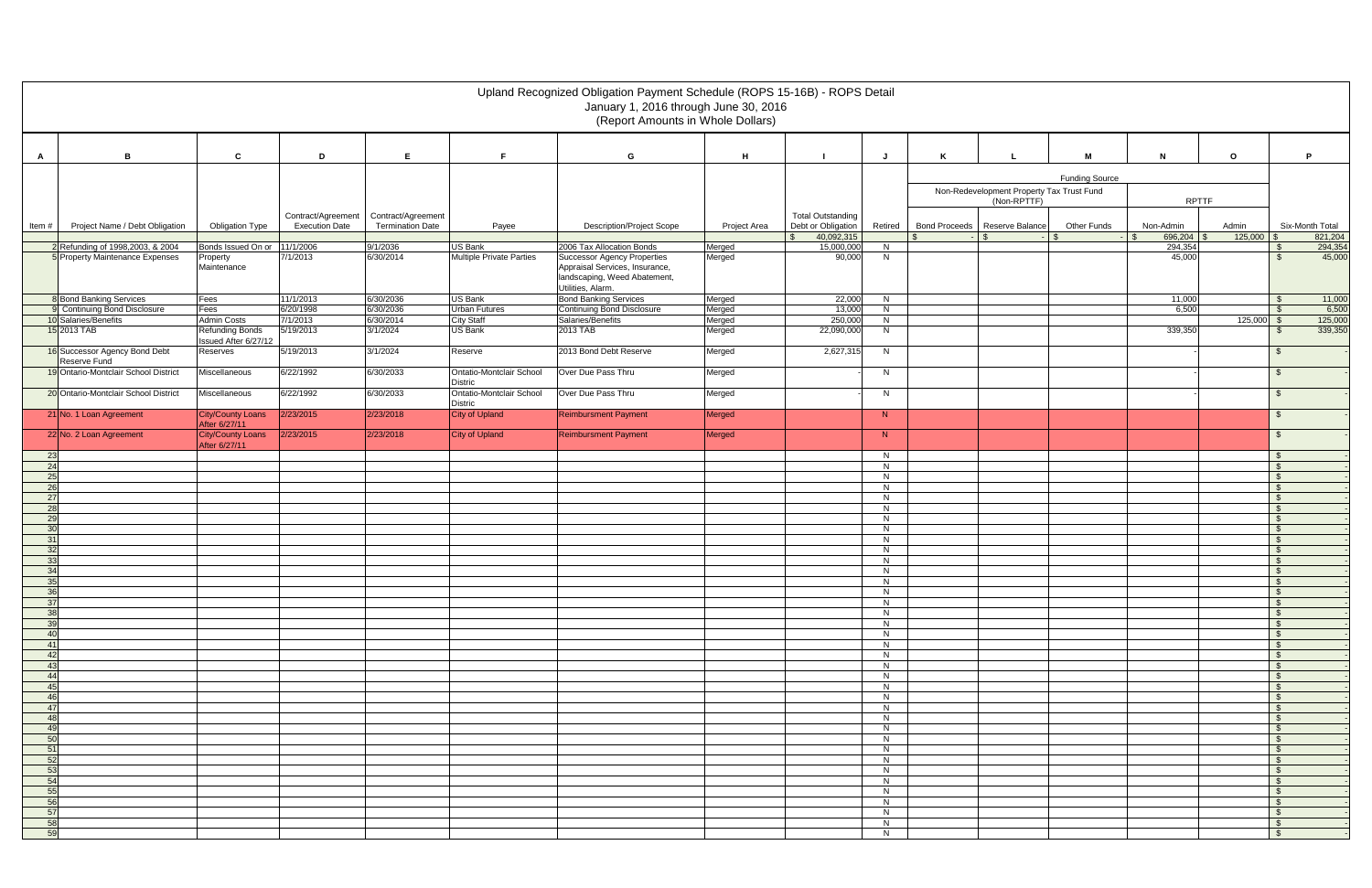|   | Pursuant to Health and Safety Code section 34177 (I), Redevelopment Property Tax Trust Fund (RPTTF) may be listed as a source of payment on the ROPS, but only to the extent no other funding source is available or when paym<br>property tax revenues is required by an enforceable obligation. For tips on how to complete the Report of Cash Balances Form, see [INSERT URL LINK TO CASH BALANCE TIPS SHEET] |                                              |      |                      |                               |                                      |                  |                     |                 |  |  |  |
|---|------------------------------------------------------------------------------------------------------------------------------------------------------------------------------------------------------------------------------------------------------------------------------------------------------------------------------------------------------------------------------------------------------------------|----------------------------------------------|------|----------------------|-------------------------------|--------------------------------------|------------------|---------------------|-----------------|--|--|--|
| A | B                                                                                                                                                                                                                                                                                                                                                                                                                | $\mathbf{C}$                                 |      | D                    | E.                            | F.                                   | G                | H                   |                 |  |  |  |
|   |                                                                                                                                                                                                                                                                                                                                                                                                                  |                                              |      |                      | <b>Fund Sources</b>           |                                      |                  |                     |                 |  |  |  |
|   |                                                                                                                                                                                                                                                                                                                                                                                                                  |                                              |      | <b>Bond Proceeds</b> |                               | <b>Reserve Balance</b>               | Other            | <b>RPTTF</b>        |                 |  |  |  |
|   |                                                                                                                                                                                                                                                                                                                                                                                                                  |                                              |      |                      | Prior ROPS<br>period balances | Prior ROPS<br><b>RPTTF</b>           |                  |                     |                 |  |  |  |
|   |                                                                                                                                                                                                                                                                                                                                                                                                                  | Bonds Issued on<br>or before                 |      | Bonds Issued on      | and DDR RPTTF<br>balances     | distributed as<br>reserve for future | Rent,<br>Grants, | Non-Admin<br>and    |                 |  |  |  |
|   | <b>Cash Balance Information by ROPS Period</b>                                                                                                                                                                                                                                                                                                                                                                   | 12/31/10                                     |      | or after 01/01/11    | retained                      | period(s)                            | Interest, Etc.   | Admin               | <b>Comments</b> |  |  |  |
|   | ROPS 14-15B Actuals (01/01/15 - 06/30/15)                                                                                                                                                                                                                                                                                                                                                                        |                                              |      |                      |                               |                                      |                  |                     |                 |  |  |  |
|   | 1 Beginning Available Cash Balance (Actual 01/01/15)                                                                                                                                                                                                                                                                                                                                                             | 148,299                                      |      | 2,450,338            | 492,795                       |                                      |                  |                     |                 |  |  |  |
|   | 2  Revenue/Income (Actual 06/30/15)<br>RPTTF amounts should tie to the ROPS 14-15B distribution from the<br>County Auditor-Controller during January 2015                                                                                                                                                                                                                                                        | 298,354                                      |      | 360,380              |                               |                                      | 64,923           |                     |                 |  |  |  |
|   | 3 Expenditures for ROPS 14-15B Enforceable Obligations (Actual<br>06/30/15)<br>RPTTF amounts, H3 plus H4 should equal total reported actual                                                                                                                                                                                                                                                                      |                                              |      |                      |                               |                                      |                  |                     |                 |  |  |  |
|   | expenditures in the Report of PPA, Columns L and Q                                                                                                                                                                                                                                                                                                                                                               | 298,391                                      |      | 357,400              | 737,230                       |                                      | 52,050           |                     |                 |  |  |  |
|   | 4 Retention of Available Cash Balance (Actual 06/30/15)<br>RPTTF amount retained should only include the amounts distributed as<br>reserve for future period(s)                                                                                                                                                                                                                                                  |                                              |      |                      |                               |                                      |                  | 2,845,961           |                 |  |  |  |
|   | 5  ROPS 14-15B RPTTF Prior Period Adjustment<br>RPTTF amount should tie to the self-reported ROPS 14-15B PPA in the<br>Report of PPA, Column S                                                                                                                                                                                                                                                                   |                                              |      |                      | No entry required             |                                      |                  |                     |                 |  |  |  |
| 6 | <b>Ending Actual Available Cash Balance</b><br>C to G = $(1 + 2 - 3 - 4)$ , H = $(1 + 2 - 3 - 4 - 5)$                                                                                                                                                                                                                                                                                                            | 148,262                                      | - \$ | $2,453,318$ \$       | $(244, 435)$ \$               |                                      | 12,873<br>S.     | (2,845,961)<br>- \$ |                 |  |  |  |
|   | ROPS 15-16A Estimate (07/01/15 - 12/31/15)                                                                                                                                                                                                                                                                                                                                                                       |                                              |      |                      |                               |                                      |                  |                     |                 |  |  |  |
|   | 7 Beginning Available Cash Balance (Actual 07/01/15)<br>$(C, D, E, G = 4 + 6, F = H4 + F4 + F6, and H = 5 + 6)$                                                                                                                                                                                                                                                                                                  | $148,262$ \$                                 |      | $2,453,318$ \$       | $(244, 435)$ \$               | 2,845,961                            | 12,873<br>S.     | (2,845,961)<br>- \$ |                 |  |  |  |
|   | 8  Revenue/Income (Estimate 12/31/15)<br>RPTTF amounts should tie to the ROPS 15-16A distribution from the<br>County Auditor-Controller during June 2015                                                                                                                                                                                                                                                         |                                              |      |                      |                               |                                      | 9,360            |                     |                 |  |  |  |
|   | 9 Expenditures for ROPS 15-16A Enforceable Obligations (Estimate<br>12/31/15)                                                                                                                                                                                                                                                                                                                                    | 488,391                                      |      | 2,162,400            |                               | 185,810                              | 9,360            |                     |                 |  |  |  |
|   | 10 Retention of Available Cash Balance (Estimate 12/31/15)<br>RPTTF amount retained should only include the amounts distributed as<br>reserve for future period(s)                                                                                                                                                                                                                                               |                                              |      |                      |                               |                                      |                  |                     |                 |  |  |  |
|   | 11 Ending Estimated Available Cash Balance (7 + 8 - 9 -10)                                                                                                                                                                                                                                                                                                                                                       | $(340, 129)$ \$<br>$\boldsymbol{\mathsf{s}}$ |      | $290,918$ \$         | $(244, 435)$ \$               | $2,660,151$ \$                       | $12,873$ \$      | (2,845,961)         |                 |  |  |  |

## **Upland Recognized Obligation Payment Schedule (ROPS 15-16B) - Report of Cash Balances (Report Amounts in Whole Dollars)**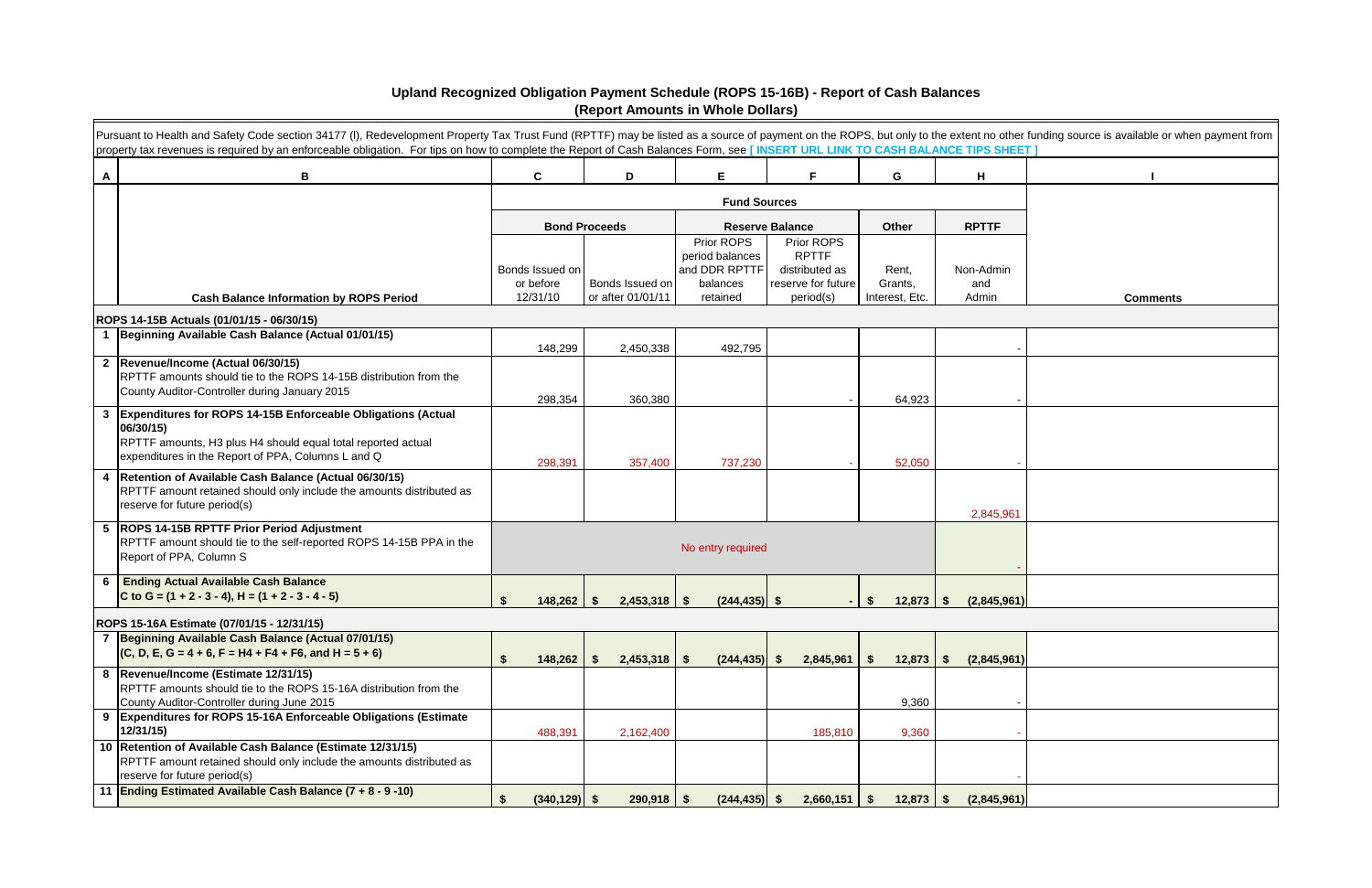|                                                                                                                                                                                                                                                                                                                                                                                                                                                                                                                               | Upland Recognized Obligation Payment Schedule (ROPS 15-16B) - Report of Prior Period Adjustments<br>Reported for the ROPS 14-15B (January 1, 2015 through June 30, 2015) Period Pursuant to Health and Safety Code (HSC) section 34186 (a)<br>(Report Amounts in Whole Dollars) |                              |                                                             |                    |        |            |                                                                                                  |                                            |                             |                                                                          |                                                                                                                |                                            |                                                                                                                                                                                                                                                                                                                                                                                     |                                                                                                           |                                                                                                       |                    |                                            |                      |                                            |                  |              |                                                                                                                          |                     |
|-------------------------------------------------------------------------------------------------------------------------------------------------------------------------------------------------------------------------------------------------------------------------------------------------------------------------------------------------------------------------------------------------------------------------------------------------------------------------------------------------------------------------------|---------------------------------------------------------------------------------------------------------------------------------------------------------------------------------------------------------------------------------------------------------------------------------|------------------------------|-------------------------------------------------------------|--------------------|--------|------------|--------------------------------------------------------------------------------------------------|--------------------------------------------|-----------------------------|--------------------------------------------------------------------------|----------------------------------------------------------------------------------------------------------------|--------------------------------------------|-------------------------------------------------------------------------------------------------------------------------------------------------------------------------------------------------------------------------------------------------------------------------------------------------------------------------------------------------------------------------------------|-----------------------------------------------------------------------------------------------------------|-------------------------------------------------------------------------------------------------------|--------------------|--------------------------------------------|----------------------|--------------------------------------------|------------------|--------------|--------------------------------------------------------------------------------------------------------------------------|---------------------|
| ROPS 14-15B Successor Agency (SA) Self-reported Prior Period Adjustments (PPA): Pursuant to HSC Section 34186 (a), SAs are required to report the differences between their actual available funding and their actual expendit<br>Redevelopment Property Tax Trust Fund (RPTTF) approved for the ROPS 15-16B (January through June 2016) period will be offset by the SA's self-reported ROPS 14-15B prior period adjustment. HSC Section 34186 (a) also specifi<br>county auditor-controller (CAC) and the State Controller. |                                                                                                                                                                                                                                                                                 |                              |                                                             |                    |        |            |                                                                                                  |                                            |                             |                                                                          |                                                                                                                |                                            | ROPS 14-15B CAC PPA: To be completed by the CAC upon submittal of the ROPS 15-16B by the SA to Finance and the<br>CAC. Note that CACs will need to enter their own formulas at the line item level pursuant to the manner in which they<br>calculate the PPA. Also note that the Admin amounts do not need to be listed at the line item level and may be entered as a<br>lump sum. |                                                                                                           |                                                                                                       |                    |                                            |                      |                                            |                  |              |                                                                                                                          |                     |
| A<br><b>B</b>                                                                                                                                                                                                                                                                                                                                                                                                                                                                                                                 |                                                                                                                                                                                                                                                                                 | $\mathbf{c}$<br>$\mathbf{D}$ | E<br>-F                                                     | G                  | H      |            |                                                                                                  | K                                          |                             | <b>M</b>                                                                 | $\circ$                                                                                                        |                                            | $\alpha$                                                                                                                                                                                                                                                                                                                                                                            | $\mathbb{R}$                                                                                              | <b>S</b>                                                                                              | T                  | $\cup$                                     | $\mathbf v$<br>W     | $\mathbf{x}$                               |                  | $\mathbf{z}$ | AA                                                                                                                       | AB                  |
|                                                                                                                                                                                                                                                                                                                                                                                                                                                                                                                               |                                                                                                                                                                                                                                                                                 |                              | <b>Non-RPTTF Expenditures</b>                               |                    |        |            |                                                                                                  |                                            |                             |                                                                          | <b>RPTTF Expenditures</b>                                                                                      |                                            |                                                                                                                                                                                                                                                                                                                                                                                     |                                                                                                           |                                                                                                       |                    |                                            |                      | <b>RPTTF Expenditures</b>                  |                  |              |                                                                                                                          |                     |
|                                                                                                                                                                                                                                                                                                                                                                                                                                                                                                                               |                                                                                                                                                                                                                                                                                 | <b>Bond Proceeds</b>         | <b>Reserve Balance</b>                                      | <b>Other Funds</b> |        |            |                                                                                                  | Non-Admin                                  |                             |                                                                          |                                                                                                                | Admin                                      |                                                                                                                                                                                                                                                                                                                                                                                     |                                                                                                           | Net SA Non-Admir<br>and Admin PPA<br>(Amount Used to<br>Offset ROPS 15-16B<br><b>Requested RPTTF)</b> |                    |                                            | <b>Non-Admin CAC</b> |                                            | <b>Admin CAC</b> |              | Net CAC Non-<br><b>Admin and Admin</b><br><b>PPA</b><br>(Amount Used to<br>Offset ROPS 15-16B<br><b>Requested RPTTF)</b> |                     |
| Proiect Name / Det<br>Item # Obligation                                                                                                                                                                                                                                                                                                                                                                                                                                                                                       |                                                                                                                                                                                                                                                                                 | Authorized<br>Actual         | Authorized<br>Actual                                        | Authorized         | Actual | Authorized | Available<br><b>RPTTF</b><br>(ROPS 14-15B<br>distributed + all other<br>available as of 01/1/15) | Net Lesser of<br>Authorized /<br>Available | Actual                      | <b>Difference</b><br>(If K is less than L,<br>the difference is<br>zero) | Available<br><b>RPTTF</b><br>(ROPS 14-15B<br>distributed + all other<br>Authorized<br>available as of 01/1/15) | Net Lesser of<br>Authorized /<br>Available | Actual                                                                                                                                                                                                                                                                                                                                                                              | <b>Difference</b><br>(If total actual<br>exceeds total<br>authorized, the<br>total difference is<br>zero) | <b>Net Difference</b><br>$(M+R)$                                                                      | <b>SA Comments</b> | Net Lesser of<br>Authorized /<br>Available | Difference<br>Actual | Net Lesser of<br>Authorized /<br>Available | Actual           | Difference   | <b>Net Difference</b>                                                                                                    | <b>CAC Comments</b> |
| 2 Refunding of                                                                                                                                                                                                                                                                                                                                                                                                                                                                                                                |                                                                                                                                                                                                                                                                                 |                              | 786,280<br>840,291<br>298,391<br>298,391<br>45,000<br>5,856 |                    |        |            | 840,291<br>298,391<br>45,000                                                                     |                                            | 661,280<br>298,391<br>5,856 |                                                                          | 125,000                                                                                                        |                                            | 125,000                                                                                                                                                                                                                                                                                                                                                                             |                                                                                                           |                                                                                                       |                    |                                            |                      |                                            |                  |              |                                                                                                                          |                     |
| 5 Property<br>8 Bond Banking<br>Services<br>9 Continuing Bond                                                                                                                                                                                                                                                                                                                                                                                                                                                                 |                                                                                                                                                                                                                                                                                 |                              | 14,500<br>2,633                                             |                    |        |            | $14,500$ \$                                                                                      |                                            | $2,633$ \$                  |                                                                          |                                                                                                                |                                            |                                                                                                                                                                                                                                                                                                                                                                                     |                                                                                                           |                                                                                                       |                    |                                            |                      |                                            |                  |              |                                                                                                                          |                     |
| Disclosure<br>10 Salaries/Benefits<br>14 City Loan Agreem                                                                                                                                                                                                                                                                                                                                                                                                                                                                     |                                                                                                                                                                                                                                                                                 |                              | 125,000<br>125,000                                          |                    |        |            | 125,000                                                                                          |                                            |                             |                                                                          |                                                                                                                |                                            | 125,000                                                                                                                                                                                                                                                                                                                                                                             |                                                                                                           |                                                                                                       |                    |                                            |                      |                                            |                  |              |                                                                                                                          |                     |
| 15 2013 TAB<br>16 Successor Agency                                                                                                                                                                                                                                                                                                                                                                                                                                                                                            |                                                                                                                                                                                                                                                                                 |                              | 357,400<br>354,400                                          |                    |        |            | 357,400                                                                                          |                                            | 354,400 \$                  |                                                                          |                                                                                                                |                                            |                                                                                                                                                                                                                                                                                                                                                                                     |                                                                                                           |                                                                                                       |                    |                                            |                      |                                            |                  |              |                                                                                                                          |                     |
| <b>Bond Debt Reserve</b><br>Fund<br>17 Chaffey Community                                                                                                                                                                                                                                                                                                                                                                                                                                                                      |                                                                                                                                                                                                                                                                                 |                              |                                                             |                    |        |            | IS.                                                                                              |                                            | ·IS-                        |                                                                          |                                                                                                                |                                            |                                                                                                                                                                                                                                                                                                                                                                                     |                                                                                                           |                                                                                                       |                    |                                            |                      |                                            |                  |              |                                                                                                                          |                     |
| College District -<br>Pass Thru<br>18 San Bernardino                                                                                                                                                                                                                                                                                                                                                                                                                                                                          |                                                                                                                                                                                                                                                                                 |                              |                                                             |                    |        |            |                                                                                                  |                                            | IS.                         |                                                                          |                                                                                                                |                                            |                                                                                                                                                                                                                                                                                                                                                                                     |                                                                                                           |                                                                                                       |                    |                                            |                      |                                            |                  |              |                                                                                                                          |                     |
| Superintendent of<br>Schools - Pass Thr                                                                                                                                                                                                                                                                                                                                                                                                                                                                                       |                                                                                                                                                                                                                                                                                 |                              |                                                             |                    |        |            |                                                                                                  |                                            |                             |                                                                          |                                                                                                                |                                            |                                                                                                                                                                                                                                                                                                                                                                                     |                                                                                                           |                                                                                                       |                    |                                            |                      |                                            |                  |              |                                                                                                                          |                     |
|                                                                                                                                                                                                                                                                                                                                                                                                                                                                                                                               |                                                                                                                                                                                                                                                                                 |                              |                                                             |                    |        |            |                                                                                                  |                                            |                             |                                                                          |                                                                                                                |                                            |                                                                                                                                                                                                                                                                                                                                                                                     |                                                                                                           |                                                                                                       |                    |                                            |                      |                                            |                  |              |                                                                                                                          |                     |
|                                                                                                                                                                                                                                                                                                                                                                                                                                                                                                                               |                                                                                                                                                                                                                                                                                 |                              |                                                             |                    |        |            |                                                                                                  |                                            |                             |                                                                          |                                                                                                                |                                            |                                                                                                                                                                                                                                                                                                                                                                                     |                                                                                                           |                                                                                                       |                    |                                            |                      |                                            |                  |              |                                                                                                                          |                     |
|                                                                                                                                                                                                                                                                                                                                                                                                                                                                                                                               |                                                                                                                                                                                                                                                                                 |                              |                                                             |                    |        |            |                                                                                                  |                                            |                             |                                                                          |                                                                                                                |                                            |                                                                                                                                                                                                                                                                                                                                                                                     |                                                                                                           |                                                                                                       |                    |                                            |                      |                                            |                  |              |                                                                                                                          |                     |
|                                                                                                                                                                                                                                                                                                                                                                                                                                                                                                                               |                                                                                                                                                                                                                                                                                 |                              |                                                             |                    |        |            |                                                                                                  |                                            |                             |                                                                          |                                                                                                                |                                            |                                                                                                                                                                                                                                                                                                                                                                                     |                                                                                                           |                                                                                                       |                    |                                            |                      |                                            |                  |              |                                                                                                                          |                     |
|                                                                                                                                                                                                                                                                                                                                                                                                                                                                                                                               |                                                                                                                                                                                                                                                                                 |                              |                                                             |                    |        |            |                                                                                                  |                                            |                             |                                                                          |                                                                                                                |                                            |                                                                                                                                                                                                                                                                                                                                                                                     |                                                                                                           |                                                                                                       |                    |                                            |                      |                                            |                  |              |                                                                                                                          |                     |
|                                                                                                                                                                                                                                                                                                                                                                                                                                                                                                                               |                                                                                                                                                                                                                                                                                 |                              |                                                             |                    |        |            |                                                                                                  |                                            |                             |                                                                          |                                                                                                                |                                            |                                                                                                                                                                                                                                                                                                                                                                                     |                                                                                                           |                                                                                                       |                    |                                            |                      |                                            |                  |              |                                                                                                                          |                     |
|                                                                                                                                                                                                                                                                                                                                                                                                                                                                                                                               |                                                                                                                                                                                                                                                                                 |                              |                                                             |                    |        |            |                                                                                                  |                                            |                             |                                                                          |                                                                                                                |                                            |                                                                                                                                                                                                                                                                                                                                                                                     |                                                                                                           |                                                                                                       |                    |                                            |                      |                                            |                  |              |                                                                                                                          |                     |
|                                                                                                                                                                                                                                                                                                                                                                                                                                                                                                                               |                                                                                                                                                                                                                                                                                 |                              |                                                             |                    |        |            |                                                                                                  |                                            |                             |                                                                          |                                                                                                                |                                            |                                                                                                                                                                                                                                                                                                                                                                                     |                                                                                                           |                                                                                                       |                    |                                            |                      |                                            |                  |              |                                                                                                                          |                     |
|                                                                                                                                                                                                                                                                                                                                                                                                                                                                                                                               |                                                                                                                                                                                                                                                                                 |                              |                                                             |                    |        |            |                                                                                                  |                                            |                             |                                                                          |                                                                                                                |                                            |                                                                                                                                                                                                                                                                                                                                                                                     |                                                                                                           |                                                                                                       |                    |                                            |                      |                                            |                  |              |                                                                                                                          |                     |
|                                                                                                                                                                                                                                                                                                                                                                                                                                                                                                                               |                                                                                                                                                                                                                                                                                 |                              |                                                             |                    |        |            |                                                                                                  |                                            |                             |                                                                          |                                                                                                                |                                            |                                                                                                                                                                                                                                                                                                                                                                                     |                                                                                                           |                                                                                                       |                    |                                            |                      |                                            |                  |              |                                                                                                                          |                     |
|                                                                                                                                                                                                                                                                                                                                                                                                                                                                                                                               |                                                                                                                                                                                                                                                                                 |                              |                                                             |                    |        |            |                                                                                                  |                                            |                             |                                                                          |                                                                                                                |                                            |                                                                                                                                                                                                                                                                                                                                                                                     |                                                                                                           |                                                                                                       |                    |                                            |                      |                                            |                  |              |                                                                                                                          |                     |
|                                                                                                                                                                                                                                                                                                                                                                                                                                                                                                                               |                                                                                                                                                                                                                                                                                 |                              |                                                             |                    |        |            |                                                                                                  |                                            |                             |                                                                          |                                                                                                                |                                            |                                                                                                                                                                                                                                                                                                                                                                                     |                                                                                                           |                                                                                                       |                    |                                            |                      |                                            |                  |              |                                                                                                                          |                     |
|                                                                                                                                                                                                                                                                                                                                                                                                                                                                                                                               |                                                                                                                                                                                                                                                                                 |                              |                                                             |                    |        |            |                                                                                                  |                                            |                             |                                                                          |                                                                                                                |                                            |                                                                                                                                                                                                                                                                                                                                                                                     |                                                                                                           |                                                                                                       |                    |                                            |                      |                                            |                  |              |                                                                                                                          |                     |
|                                                                                                                                                                                                                                                                                                                                                                                                                                                                                                                               |                                                                                                                                                                                                                                                                                 |                              |                                                             |                    |        |            |                                                                                                  |                                            |                             |                                                                          |                                                                                                                |                                            |                                                                                                                                                                                                                                                                                                                                                                                     |                                                                                                           |                                                                                                       |                    |                                            |                      |                                            |                  |              |                                                                                                                          |                     |
|                                                                                                                                                                                                                                                                                                                                                                                                                                                                                                                               |                                                                                                                                                                                                                                                                                 |                              |                                                             |                    |        |            |                                                                                                  |                                            |                             |                                                                          |                                                                                                                |                                            |                                                                                                                                                                                                                                                                                                                                                                                     |                                                                                                           |                                                                                                       |                    |                                            |                      |                                            |                  |              |                                                                                                                          |                     |
|                                                                                                                                                                                                                                                                                                                                                                                                                                                                                                                               |                                                                                                                                                                                                                                                                                 |                              |                                                             |                    |        |            |                                                                                                  |                                            |                             |                                                                          |                                                                                                                |                                            |                                                                                                                                                                                                                                                                                                                                                                                     |                                                                                                           |                                                                                                       |                    |                                            |                      |                                            |                  |              |                                                                                                                          |                     |
|                                                                                                                                                                                                                                                                                                                                                                                                                                                                                                                               |                                                                                                                                                                                                                                                                                 |                              |                                                             |                    |        |            |                                                                                                  |                                            |                             |                                                                          |                                                                                                                |                                            |                                                                                                                                                                                                                                                                                                                                                                                     |                                                                                                           |                                                                                                       |                    |                                            |                      |                                            |                  |              |                                                                                                                          |                     |
|                                                                                                                                                                                                                                                                                                                                                                                                                                                                                                                               |                                                                                                                                                                                                                                                                                 |                              |                                                             |                    |        |            |                                                                                                  |                                            |                             |                                                                          |                                                                                                                |                                            |                                                                                                                                                                                                                                                                                                                                                                                     |                                                                                                           |                                                                                                       |                    |                                            |                      |                                            |                  |              |                                                                                                                          |                     |
|                                                                                                                                                                                                                                                                                                                                                                                                                                                                                                                               |                                                                                                                                                                                                                                                                                 |                              |                                                             |                    |        |            |                                                                                                  |                                            |                             |                                                                          |                                                                                                                |                                            |                                                                                                                                                                                                                                                                                                                                                                                     |                                                                                                           |                                                                                                       |                    |                                            |                      |                                            |                  |              |                                                                                                                          |                     |
|                                                                                                                                                                                                                                                                                                                                                                                                                                                                                                                               |                                                                                                                                                                                                                                                                                 |                              |                                                             |                    |        |            |                                                                                                  |                                            |                             |                                                                          |                                                                                                                |                                            |                                                                                                                                                                                                                                                                                                                                                                                     |                                                                                                           |                                                                                                       |                    |                                            |                      |                                            |                  |              |                                                                                                                          |                     |
|                                                                                                                                                                                                                                                                                                                                                                                                                                                                                                                               |                                                                                                                                                                                                                                                                                 |                              |                                                             |                    |        |            |                                                                                                  |                                            |                             |                                                                          |                                                                                                                |                                            |                                                                                                                                                                                                                                                                                                                                                                                     |                                                                                                           |                                                                                                       |                    |                                            |                      |                                            |                  |              |                                                                                                                          |                     |
|                                                                                                                                                                                                                                                                                                                                                                                                                                                                                                                               |                                                                                                                                                                                                                                                                                 |                              |                                                             |                    |        |            |                                                                                                  |                                            |                             |                                                                          |                                                                                                                |                                            |                                                                                                                                                                                                                                                                                                                                                                                     |                                                                                                           |                                                                                                       |                    |                                            |                      |                                            |                  |              |                                                                                                                          |                     |
|                                                                                                                                                                                                                                                                                                                                                                                                                                                                                                                               |                                                                                                                                                                                                                                                                                 |                              |                                                             |                    |        |            |                                                                                                  |                                            |                             |                                                                          |                                                                                                                |                                            |                                                                                                                                                                                                                                                                                                                                                                                     |                                                                                                           |                                                                                                       |                    |                                            |                      |                                            |                  |              |                                                                                                                          |                     |
|                                                                                                                                                                                                                                                                                                                                                                                                                                                                                                                               |                                                                                                                                                                                                                                                                                 |                              |                                                             |                    |        |            |                                                                                                  |                                            |                             |                                                                          |                                                                                                                |                                            |                                                                                                                                                                                                                                                                                                                                                                                     |                                                                                                           |                                                                                                       |                    |                                            |                      |                                            |                  |              |                                                                                                                          |                     |
|                                                                                                                                                                                                                                                                                                                                                                                                                                                                                                                               |                                                                                                                                                                                                                                                                                 |                              |                                                             |                    |        |            |                                                                                                  |                                            |                             |                                                                          |                                                                                                                |                                            |                                                                                                                                                                                                                                                                                                                                                                                     |                                                                                                           |                                                                                                       |                    |                                            |                      |                                            |                  |              |                                                                                                                          |                     |
|                                                                                                                                                                                                                                                                                                                                                                                                                                                                                                                               |                                                                                                                                                                                                                                                                                 |                              |                                                             |                    |        |            |                                                                                                  |                                            |                             |                                                                          |                                                                                                                |                                            |                                                                                                                                                                                                                                                                                                                                                                                     |                                                                                                           |                                                                                                       |                    |                                            |                      |                                            |                  |              |                                                                                                                          |                     |
|                                                                                                                                                                                                                                                                                                                                                                                                                                                                                                                               |                                                                                                                                                                                                                                                                                 |                              |                                                             |                    |        |            |                                                                                                  |                                            |                             |                                                                          |                                                                                                                |                                            |                                                                                                                                                                                                                                                                                                                                                                                     |                                                                                                           |                                                                                                       |                    |                                            |                      |                                            |                  |              |                                                                                                                          |                     |
|                                                                                                                                                                                                                                                                                                                                                                                                                                                                                                                               |                                                                                                                                                                                                                                                                                 |                              |                                                             |                    |        |            |                                                                                                  |                                            |                             |                                                                          |                                                                                                                |                                            |                                                                                                                                                                                                                                                                                                                                                                                     |                                                                                                           |                                                                                                       |                    |                                            |                      |                                            |                  |              |                                                                                                                          |                     |